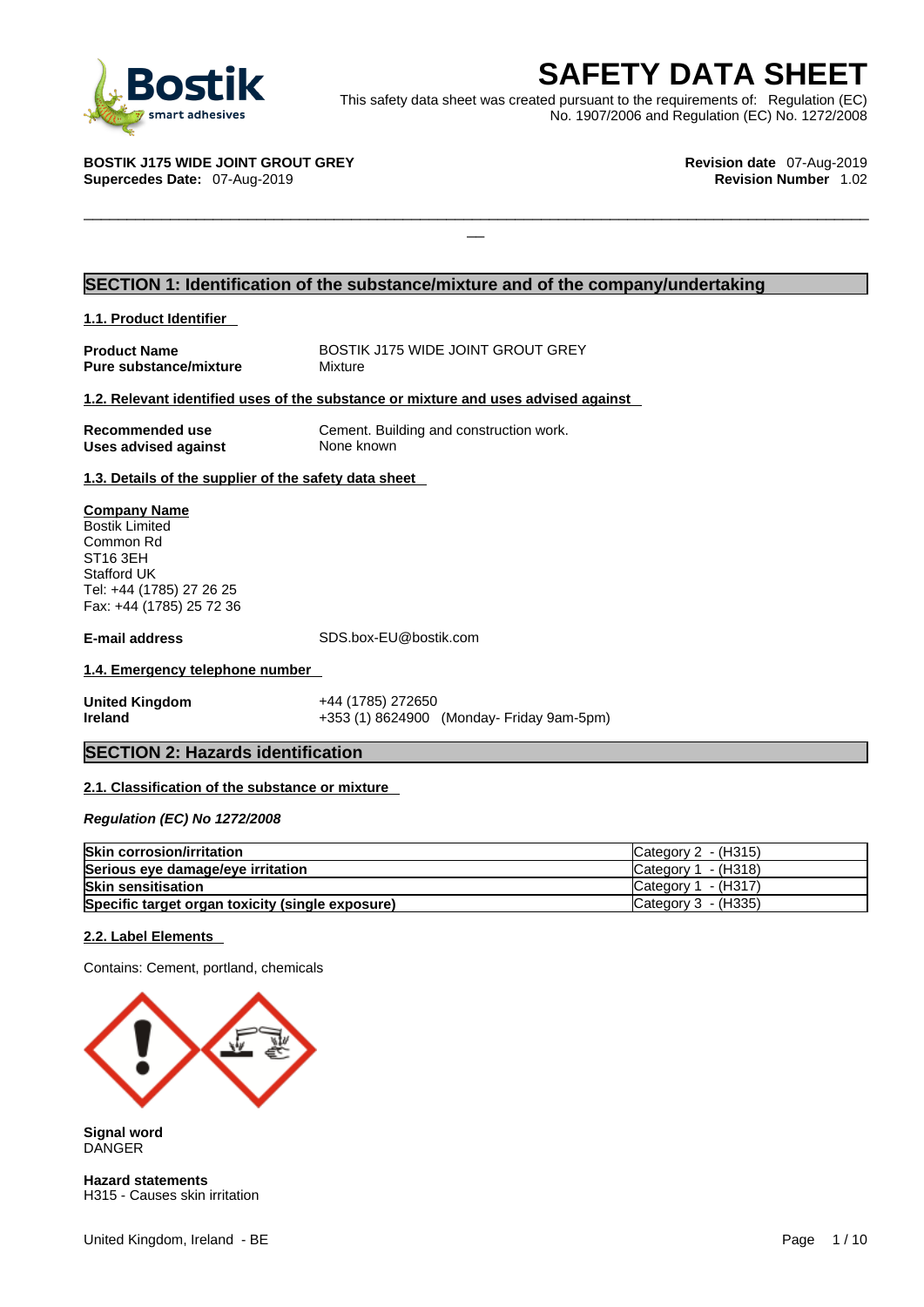\_\_\_\_\_\_\_\_\_\_\_\_\_\_\_\_\_\_\_\_\_\_\_\_\_\_\_\_\_\_\_\_\_\_\_\_\_\_\_\_\_\_\_\_\_\_\_\_\_\_\_\_\_\_\_\_\_\_\_\_\_\_\_\_\_\_\_\_\_\_\_\_\_\_\_\_\_\_\_\_\_\_\_\_\_\_\_\_\_\_\_

**Supercedes Date:** 07-Aug-2019 **Revision Number** 1.02

\_\_ **BOSTIK J175 WIDE JOINT GROUT GREY Revision date** 07-Aug-2019

H317 - May cause an allergic skin reaction

H318 - Causes serious eye damage

H335 - May cause respiratory irritation

### **Precautionary statements**

P101 - If medical advice is needed, have product container or label at hand

P102 - Keep out of reach of children

P260 - Do not breathe dust

P271 - Use only outdoors or in a well-ventilated area

P280 - Wear protective gloves and eye/face protection

P302 + P352 - IF ON SKIN: Wash with plenty of water and soap

P305 + P351 + P338 - IF IN EYES: Rinse cautiously with water for several minutes. Remove contact lenses, if present and easy to do. Continue rinsing

P310 - Immediately call a POISON CENTER or doctor

P362 + P364 - Take off contaminated clothing and wash it before reuse

P403 + P233 - Store in a well-ventilated place. Keep container tightly closed

P501 - Dispose of contents/ container to an approved waste disposal plant

### **2.3. Other Hazards**

Product dust may be irritating to eyes, skin and respiratory system

When cement reacts with water a strong alkaline solution is produced. Prolonged contact with wet cement or wet concrete may cause serious burns because they develop without pain being felt e.g. when kneeling in wet cement even when wearing trousers

Frequent inhalation of large quantities of cement dust over a long period of time increases the risk of developing lung disease

### **PBT and vPvB assessment**

The components in this formulation do not meet the criteria for classification as PBT or vPvB

### **SECTION 3: Composition/information on ingredients**

### **3.1 Substances**

Not applicable

**Mixtures** 

| <b>Chemical name</b>           | EC No.    | CAS No.    | Weight-%   | <b>Classification</b><br>according to<br><b>Regulation (EC)</b><br>No. 1272/2008<br>ICLP         | <b>Specific</b><br>concentration limit<br>(SCL) | <b>REACH</b><br><b>Registration</b><br><b>Number</b> |
|--------------------------------|-----------|------------|------------|--------------------------------------------------------------------------------------------------|-------------------------------------------------|------------------------------------------------------|
| Quartz                         | 238-878-4 | 14808-60-7 | $40 - 80$  | $\wedge$                                                                                         |                                                 | Exempt                                               |
| Cement, portland,<br>chemicals | 266-043-4 | 65997-15-1 | $>25 - 40$ | STOT SE 3<br>(H335)<br>Skin Irrit, 2<br>(H315)<br>Eye Dam. 1<br>(H318)<br>Skin Sens. 1<br>(H317) |                                                 | No data available                                    |

### **Full text of H- and EUH-phrases: see section 16**

Note:  $\wedge$  indicates not classified, however, the substance is listed in section 3 as it has an OEL

This product does not contain candidate substances of very high concern at a concentration >=0.1% (Regulation (EC) No. 1907/2006 (REACH), Article 59)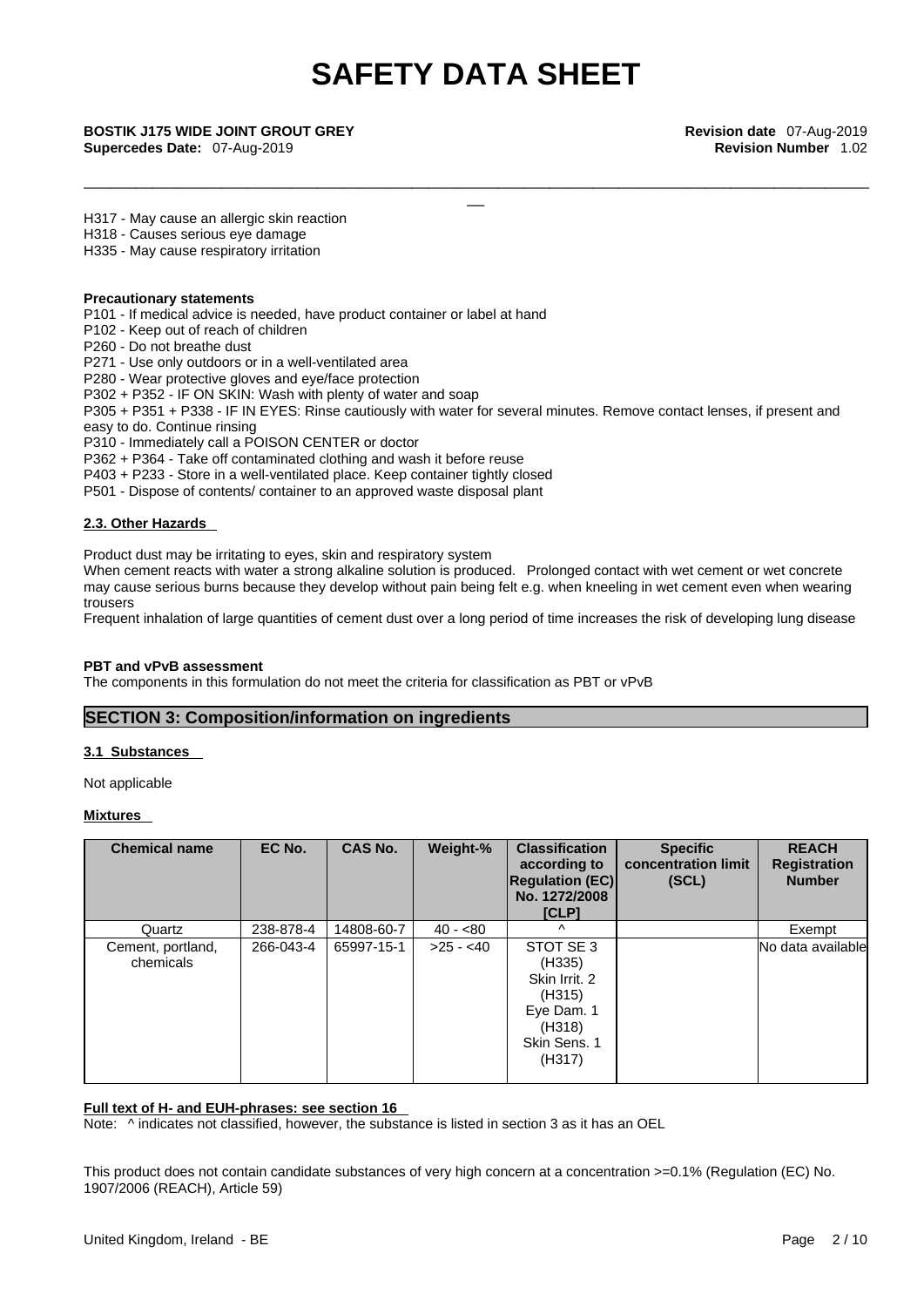\_\_\_\_\_\_\_\_\_\_\_\_\_\_\_\_\_\_\_\_\_\_\_\_\_\_\_\_\_\_\_\_\_\_\_\_\_\_\_\_\_\_\_\_\_\_\_\_\_\_\_\_\_\_\_\_\_\_\_\_\_\_\_\_\_\_\_\_\_\_\_\_\_\_\_\_\_\_\_\_\_\_\_\_\_\_\_\_\_\_\_

# \_\_ **BOSTIK J175 WIDE JOINT GROUT GREY Revision date** 07-Aug-2019

**Supercedes Date:** 07-Aug-2019 **Revision Number** 1.02

| <b>SECTION 4: First aid measures</b>                                                                                                                                                                          |  |
|---------------------------------------------------------------------------------------------------------------------------------------------------------------------------------------------------------------|--|
| 4.1. Description of first aid measures                                                                                                                                                                        |  |
| <b>General advice</b><br>If medical advice is needed, have product container or label at hand.                                                                                                                |  |
| <b>Inhalation</b><br>Remove to fresh air. Get medical attention immediately if symptoms occur.                                                                                                                |  |
| Consult an ophthalmologist. Immediately flush with plenty of water. After initial flushing,<br>Eye contact<br>remove any contact lenses and continue flushing for at least 15 minutes.                        |  |
| Wash off immediately with soap and plenty of water for at least 15 minutes. May cause<br><b>Skin contact</b><br>an allergic skin reaction. In the case of skin irritation or allergic reactions see a doctor. |  |
| Ingestion<br>Never give anything by mouth to an unconscious person. Do NOT induce vomiting.<br>Clean mouth with water. Drink 1 or 2 glasses of water. Call a doctor or poison control<br>centre immediately.  |  |
| Self-protection of the first aider<br>Avoid contact with skin, eyes or clothing. Wear personal protective clothing (see section<br>8).                                                                        |  |
| 4.2. Most important symptoms and effects, both acute and delayed                                                                                                                                              |  |
| Causes serious eye damage. Inhalation of dust in high concentration may cause irritation<br><b>Symptoms</b><br>of respiratory system. Irritating to skin.                                                     |  |
| 4.3. Indication of any immediate medical attention and special treatment needed                                                                                                                               |  |
| May cause sensitisation in susceptible persons. Treat symptomatically.<br>Note to doctors                                                                                                                     |  |
| <b>SECTION 5: Firefighting measures</b>                                                                                                                                                                       |  |
| 5.1. Extinguishing media                                                                                                                                                                                      |  |
| Use extinguishing measures that are appropriate to local circumstances and the<br>Suitable extinguishing media<br>surrounding environment.                                                                    |  |
| Full water jet. Do not scatter spilled material with high pressure water streams.<br>Unsuitable extinguishing media                                                                                           |  |
| 5.2. Special hazards arising from the substance or mixture                                                                                                                                                    |  |
| Specific hazards arising from the Product is or contains a sensitiser. May cause sensitisation by skin contact.<br>chemical                                                                                   |  |
| <b>Hazardous combustion products</b><br>Carbon oxides.                                                                                                                                                        |  |
| 5.3. Advice for firefighters                                                                                                                                                                                  |  |
| Special protective equipment for<br>Firefighters should wear self-contained breathing apparatus and full firefighting turnout<br>gear. Use personal protection equipment.<br>fire-fighters                    |  |

### **SECTION 6: Accidental release measures**

### **6.1. Personal precautions, protective equipment and emergency procedures**

### **Personal precautions** Do not get in eyes, on skin, or on clothing. Use personal protective equipment as required. Avoid generation of dust.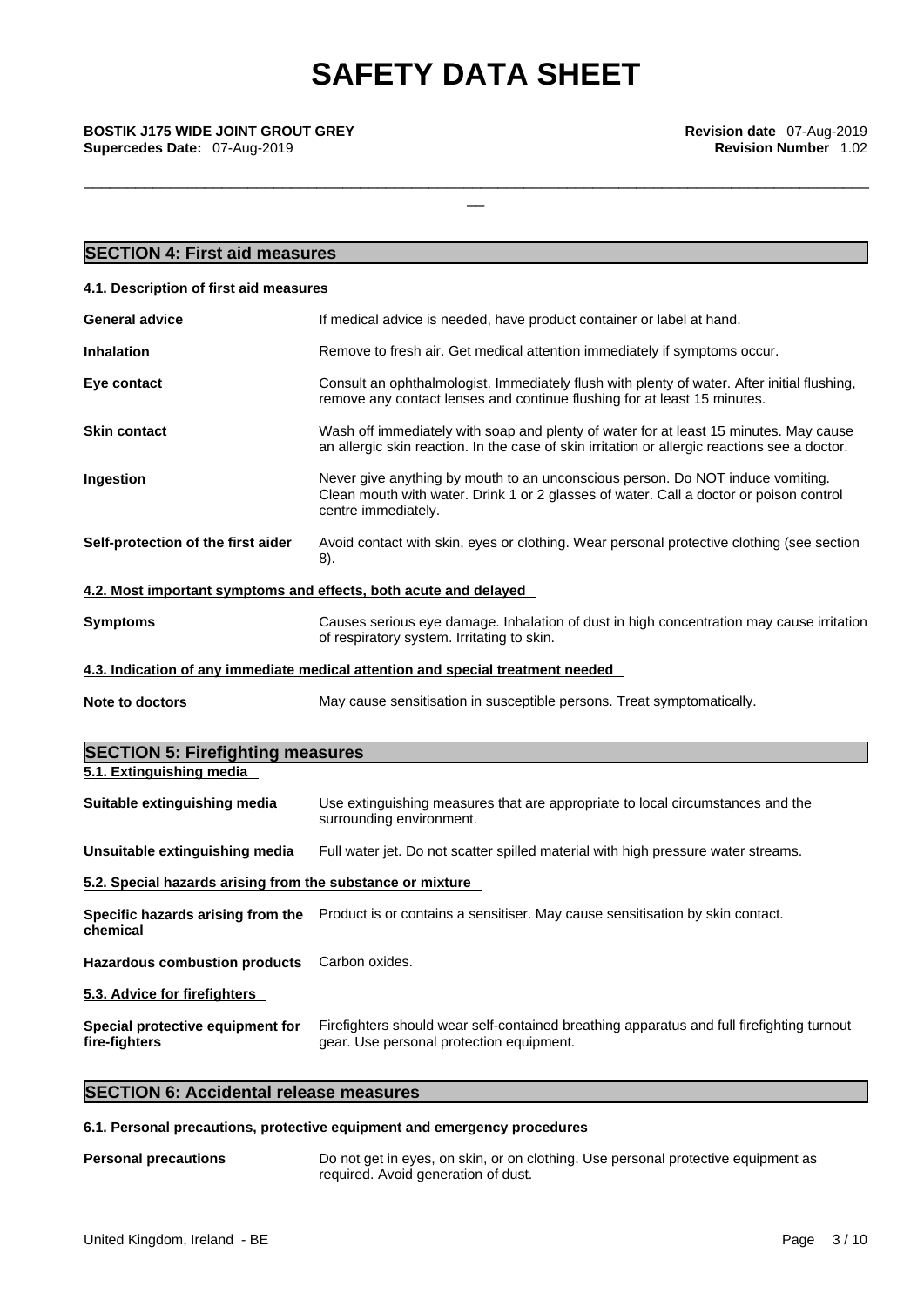\_\_\_\_\_\_\_\_\_\_\_\_\_\_\_\_\_\_\_\_\_\_\_\_\_\_\_\_\_\_\_\_\_\_\_\_\_\_\_\_\_\_\_\_\_\_\_\_\_\_\_\_\_\_\_\_\_\_\_\_\_\_\_\_\_\_\_\_\_\_\_\_\_\_\_\_\_\_\_\_\_\_\_\_\_\_\_\_\_\_\_

# \_\_ **BOSTIK J175 WIDE JOINT GROUT GREY Revision date** 07-Aug-2019 **Supercedes Date:** 07-Aug-2019 **Revision Number** 1.02

| <b>Other information</b>                                  | Refer to protective measures listed in Sections 7 and 8.                                                        |
|-----------------------------------------------------------|-----------------------------------------------------------------------------------------------------------------|
| For emergency responders                                  | Use personal protection recommended in Section 8.                                                               |
| 6.2. Environmental precautions                            |                                                                                                                 |
| <b>Environmental precautions</b>                          | Prevent product from entering drains. Do not allow to enter into soil/subsoil.                                  |
| 6.3. Methods and material for containment and cleaning up |                                                                                                                 |
| <b>Methods for containment</b>                            | Cover powder spill with plastic sheet or tarp to minimise spreading and keep powder dry.<br>Prevent dust cloud. |
| Methods for cleaning up                                   | Take up mechanically, placing in appropriate containers for disposal.                                           |
| 6.4. Reference to other sections                          |                                                                                                                 |
| Reference to other sections                               | See section 8 for more information. See section 13 for more information.                                        |
|                                                           |                                                                                                                 |
| <b>SECTION 7: Handling and storage</b>                    |                                                                                                                 |

### **7.1. Precautions for safe handling**

| Advice on safe handling                                           | Ensure adequate ventilation. Avoid generation of dust. Use personal protective<br>equipment as required.                                        |  |
|-------------------------------------------------------------------|-------------------------------------------------------------------------------------------------------------------------------------------------|--|
| <b>General hygiene considerations</b>                             | Avoid contact with skin, eyes or clothing. Wear suitable gloves and eye/face protection.<br>Do not eat, drink or smoke when using this product. |  |
| 7.2. Conditions for safe storage, including any incompatibilities |                                                                                                                                                 |  |
| <b>Storage Conditions</b>                                         | Keep the packing dry and well sealed to prevent contamination and absorption of<br>humidity.                                                    |  |
| 7.3. Specific end use(s)                                          |                                                                                                                                                 |  |
| <b>Specific Use(s)</b><br>Building and construction work. Cement. |                                                                                                                                                 |  |
|                                                                   | Risk Management Methods (RMM) The information required is contained in this Safety Data Sheet.                                                  |  |
| <b>Other information</b>                                          | Observe technical data sheet.                                                                                                                   |  |

### **SECTION 8: Exposure controls/Personal protection**

### **8.1. Control parameters**

### **Exposure Limits**

| <b>Chemical name</b>                      | <b>European Union</b>        | <b>Ireland</b>                                        | <b>United Kingdom</b>                                                                                           |
|-------------------------------------------|------------------------------|-------------------------------------------------------|-----------------------------------------------------------------------------------------------------------------|
| Quartz<br>14808-60-7                      | TWA: $0.1$ mg/m <sup>3</sup> | TWA: $0.1 \text{ mg/m}^3$                             | TWA: $0.1 \text{ mg/m}^3$                                                                                       |
| Cement, portland, chemicals<br>65997-15-1 |                              | TWA: 1 mg/m $3$<br>STEL: 3 mg/m <sup>3</sup>          | TWA: $10 \text{ mg/m}^3$<br>TWA: 4 mg/m <sup>3</sup><br>STEL: 30 mg/m <sup>3</sup><br>STEL: $12 \text{ mg/m}^3$ |
| Calcium sulfate<br>7778-18-9              |                              | TWA: $10 \text{ mg/m}^3$<br>STEL: $30 \text{ mg/m}^3$ |                                                                                                                 |
| Dust<br>RR-12364-8                        |                              | TWA: $10 \text{ mg/m}^3$<br>TWA: $4 \text{ mg/m}^3$   | TWA: $10 \text{ mg/m}^3$<br>TWA: $4 \text{ mg/m}^3$                                                             |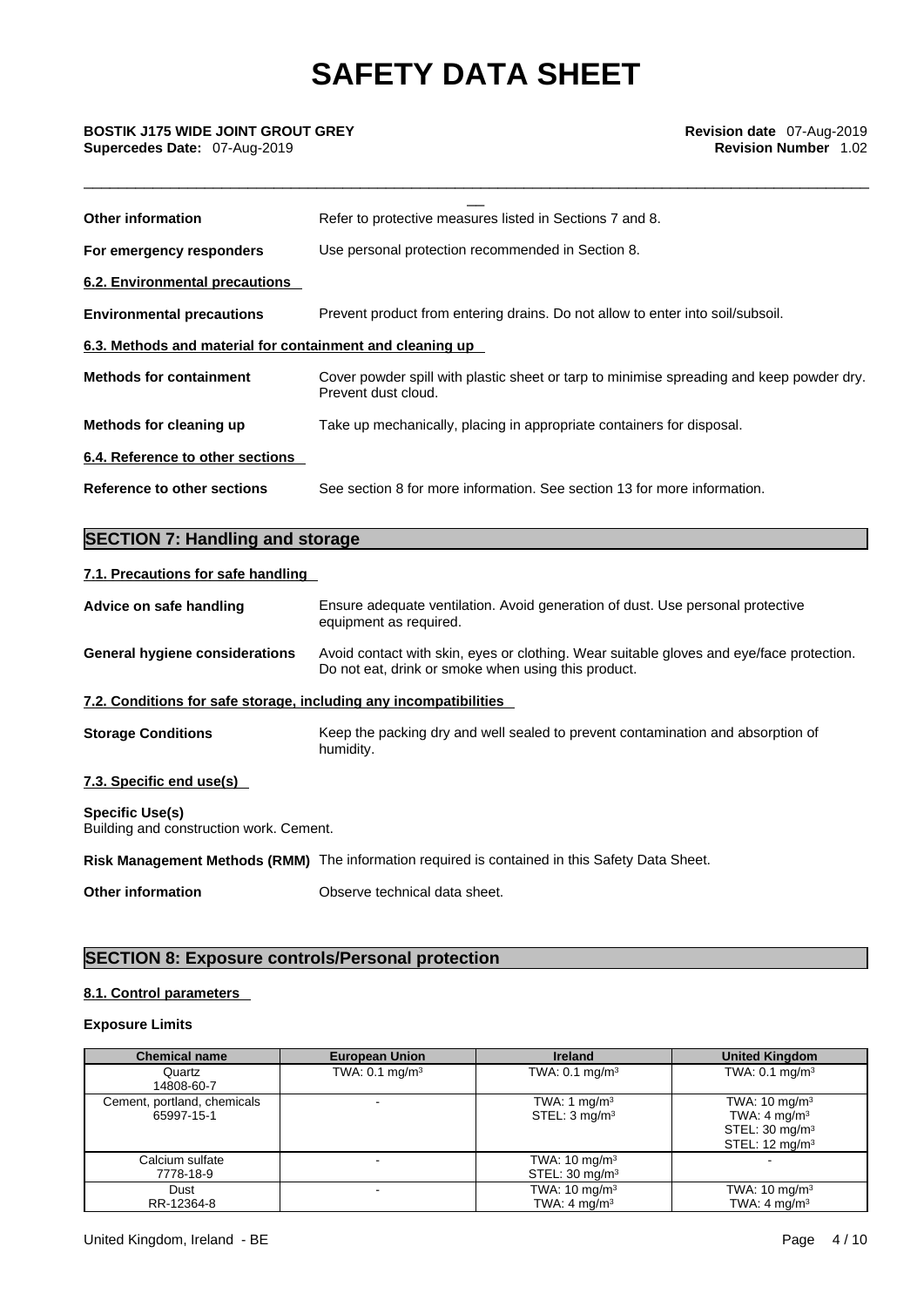| <b>BOSTIK J175 WIDE JOINT GROUT GREY</b><br>Supercedes Date: 07-Aug-2019     | Revision date 07-Aug-2019<br><b>Revision Number 1.02</b>                                                                                                                                                                                                                                                                                         |                            |
|------------------------------------------------------------------------------|--------------------------------------------------------------------------------------------------------------------------------------------------------------------------------------------------------------------------------------------------------------------------------------------------------------------------------------------------|----------------------------|
|                                                                              |                                                                                                                                                                                                                                                                                                                                                  |                            |
|                                                                              |                                                                                                                                                                                                                                                                                                                                                  | STEL: 30 mg/m <sup>3</sup> |
|                                                                              |                                                                                                                                                                                                                                                                                                                                                  | STEL: $12 \text{ mg/m}^3$  |
| <b>Derived No Effect Level (DNEL)</b>                                        | No information available                                                                                                                                                                                                                                                                                                                         |                            |
| <b>Derived No Effect Level (DNEL)</b>                                        |                                                                                                                                                                                                                                                                                                                                                  |                            |
| Quartz (14808-60-7)                                                          |                                                                                                                                                                                                                                                                                                                                                  |                            |
| <b>Predicted No Effect Concentration</b> No information available.<br>(PNEC) |                                                                                                                                                                                                                                                                                                                                                  |                            |
| 8.2. Exposure controls                                                       |                                                                                                                                                                                                                                                                                                                                                  |                            |
| <b>Engineering controls</b>                                                  | Ensure adequate ventilation, especially in confined areas.                                                                                                                                                                                                                                                                                       |                            |
| <b>Personal Protective Equipment</b>                                         |                                                                                                                                                                                                                                                                                                                                                  |                            |
| <b>Eye/face protection</b>                                                   | Tight sealing safety goggles. Face protection shield. Wear safety glasses with side<br>shields (or goggles).                                                                                                                                                                                                                                     |                            |
| <b>Hand protection</b>                                                       | Gloves made of plastic or rubber. Gloves should be replaced regularly and if there is any<br>sign of damage to the glove material. Gloves must conform to standard EN 374. For<br>operations where prolonged or repeated skin contact may occur, impervious gloves<br>should be worn.                                                            |                            |
| Skin and body protection                                                     | Avoid contact with skin, eyes or clothing. Wear appropriate personal protective clothing<br>to prevent skin contact.                                                                                                                                                                                                                             |                            |
| <b>Respiratory protection</b>                                                | Avoid generation of dust. Ensure adequate ventilation, especially in confined areas. In<br>case of insufficient ventilation, wear suitable respiratory equipment. No protective<br>equipment is needed under normal use conditions. If exposure limits are exceeded or<br>irritation is experienced, ventilation and evacuation may be required. |                            |
| Recommended filter type:                                                     | with filter for particulates.                                                                                                                                                                                                                                                                                                                    |                            |
| <b>Environmental exposure controls</b>                                       | Do not allow into any sewer, on the ground or into any body of water.                                                                                                                                                                                                                                                                            |                            |

### **SECTION 9: Physical and chemical properties**

### **9.1. Information on basic physical and chemical properties**

| <b>Physical state</b><br>Appearance<br><b>Colour</b><br><b>Odour</b><br><b>Odour threshold</b> | Solid<br>Powder<br>Grey<br>Cement<br>No information available             |                  |
|------------------------------------------------------------------------------------------------|---------------------------------------------------------------------------|------------------|
| <b>Property</b>                                                                                | Values                                                                    | Remarks • Method |
| рH                                                                                             | Not applicable 11 - 14                                                    |                  |
| Melting point / freezing point                                                                 | Not applicable.                                                           |                  |
| Boiling point / boiling range                                                                  | $\mathbf{r}$                                                              |                  |
| <b>Flash point</b>                                                                             |                                                                           |                  |
| <b>Evaporation rate</b>                                                                        | Not applicable                                                            |                  |
| Flammability (solid, gas)                                                                      | No data available                                                         |                  |
| <b>Flammability Limit in Air</b>                                                               |                                                                           |                  |
| Upper flammability or explosive No data available<br>limits                                    |                                                                           |                  |
| Lower flammability or explosive No data available<br>limits                                    |                                                                           |                  |
| Vapour pressure                                                                                | No data available                                                         |                  |
| Vapour density                                                                                 | No data available                                                         |                  |
| <b>Relative density</b>                                                                        | No data available                                                         |                  |
| <b>Water solubility</b>                                                                        | Insoluble in water Cement based<br>products react and solidify in contact |                  |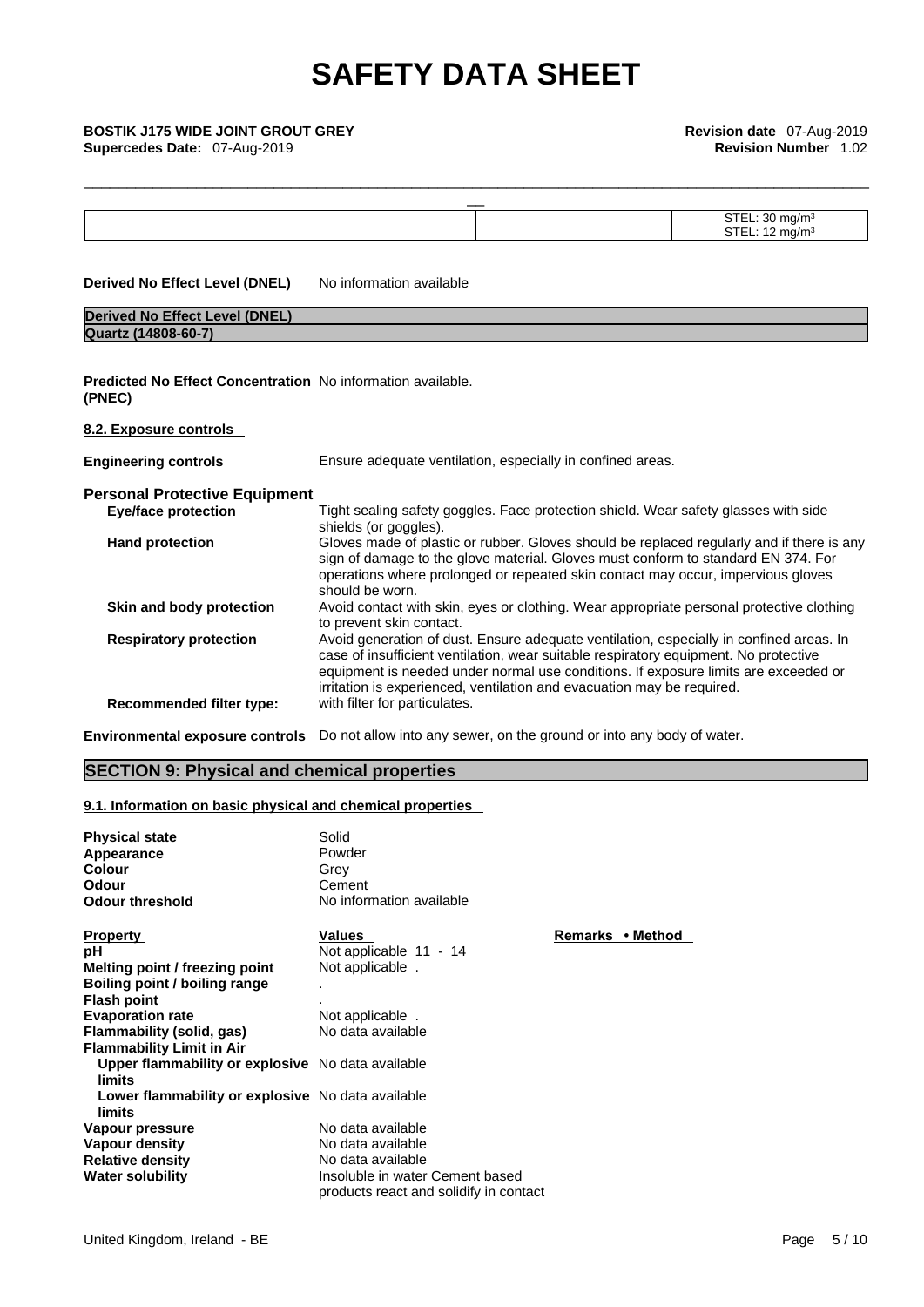\_\_\_\_\_\_\_\_\_\_\_\_\_\_\_\_\_\_\_\_\_\_\_\_\_\_\_\_\_\_\_\_\_\_\_\_\_\_\_\_\_\_\_\_\_\_\_\_\_\_\_\_\_\_\_\_\_\_\_\_\_\_\_\_\_\_\_\_\_\_\_\_\_\_\_\_\_\_\_\_\_\_\_\_\_\_\_\_\_\_\_

\_\_ **BOSTIK J175 WIDE JOINT GROUT GREY Revision date** 07-Aug-2019 **Supercedes Date:** 07-Aug-2019 **Revision Number** 1.02

**Explosive properties** No data available<br> **Oxidising properties** No data available **Oxidising properties Solubility(ies)** No data available<br> **Partition coefficient** No data available **Partition coefficient**<br> **Autoignition temperature**<br>
No data available **Autoignition temperature Decomposition temperature** No data available **Kinematic viscosity Not applicable** .<br> **Dynamic viscosity Not applicable** . **Dynamic viscosity** 

**9.2. Other information Solid content (%)** 100<br> **Softening Point** Not relevant **Softening Point Bulk density** 1.1 g/cm3

with water

**Molecular weight** No information available **VOC Content (%)** No information available **Density No information available** 

### **SECTION 10: Stability and reactivity**

| 10.1. Reactivity                                                                                |                                                                                |
|-------------------------------------------------------------------------------------------------|--------------------------------------------------------------------------------|
| <b>Reactivity</b>                                                                               | No information available.                                                      |
| 10.2. Chemical stability                                                                        |                                                                                |
| <b>Stability</b>                                                                                | Stable under normal conditions.                                                |
| <b>Explosion Data</b><br>Sensitivity to mechanical<br>impact<br>Sensitivity to static discharge | None.<br>None.                                                                 |
| 10.3. Possibility of hazardous reactions                                                        |                                                                                |
| Possibility of hazardous reactions None under normal processing.                                |                                                                                |
| 10.4. Conditions to avoid                                                                       |                                                                                |
| <b>Conditions to avoid</b>                                                                      | Product cures with moisture.                                                   |
| 10.5. Incompatible materials                                                                    |                                                                                |
| Incompatible materials                                                                          | Strong acids. Strong bases. Strong oxidising agents.                           |
| 10.6. Hazardous decomposition products                                                          |                                                                                |
| <b>Hazardous decomposition</b><br>products                                                      | None under normal use conditions. Stable under recommended storage conditions. |
| <b>SECTION 11: Toxicological information</b>                                                    |                                                                                |
| 11.1 Information on toxicological offects                                                       |                                                                                |

### **11.1. Information on toxicological effects**

### **Information on likely routes of exposure**

### **Product Information** .

**Inhalation** May cause irritation of respiratory tract. Specific test data for the substance or mixture is not available.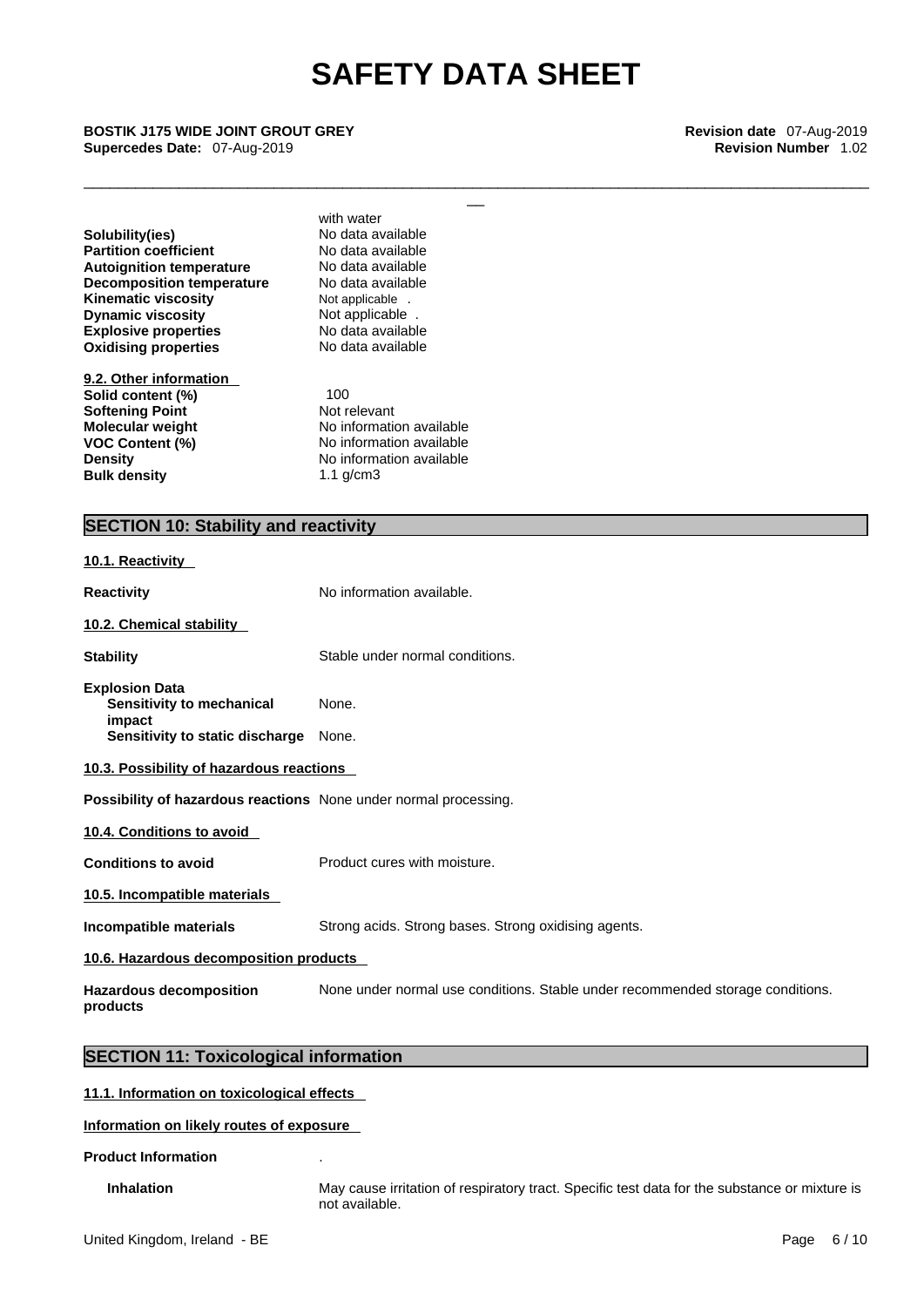\_\_\_\_\_\_\_\_\_\_\_\_\_\_\_\_\_\_\_\_\_\_\_\_\_\_\_\_\_\_\_\_\_\_\_\_\_\_\_\_\_\_\_\_\_\_\_\_\_\_\_\_\_\_\_\_\_\_\_\_\_\_\_\_\_\_\_\_\_\_\_\_\_\_\_\_\_\_\_\_\_\_\_\_\_\_\_\_\_\_\_

| Eye contact                                                                  | Causes serious eye damage.                                                                                                                                                                                                                                |  |
|------------------------------------------------------------------------------|-----------------------------------------------------------------------------------------------------------------------------------------------------------------------------------------------------------------------------------------------------------|--|
| <b>Skin contact</b>                                                          | May cause sensitisation by skin contact. Specific test data for the substance or mixture<br>is not available. Repeated or prolonged skin contact may cause allergic reactions with<br>susceptible persons. (based on components). Causes skin irritation. |  |
| Ingestion                                                                    | Ingestion may cause gastrointestinal irritation, nausea, vomiting and diarrhoea.                                                                                                                                                                          |  |
| Symptoms related to the physical, chemical and toxicological characteristics |                                                                                                                                                                                                                                                           |  |
| Symptoms                                                                     | Redness. Burning. May cause blindness. Itching. Rashes. Hives. May cause redness<br>and tearing of the eyes.                                                                                                                                              |  |

### **Numerical measures of toxicity**

### **Acute Toxicity**

### **Component Information**

| Chemical name                             | Oral LD50                 | Dermal LD50      | Inhalation LC50 |
|-------------------------------------------|---------------------------|------------------|-----------------|
| Quartz<br>14808-60-7                      | $>2000$ mg/kg (Rat)       |                  |                 |
| Cement, portland, chemicals<br>65997-15-1 | $LD50 > 2000$ mg/Kg (Rat) | LD50 >2000 mg/Kg |                 |

### **Delayed and immediate effects as well as chronic effects from short and long-term exposure**

| <b>Skin corrosion/irritation</b>         | Classification based on data available for ingredients. Causes skin irritation.                     |
|------------------------------------------|-----------------------------------------------------------------------------------------------------|
| Serious eye damage/eye irritation        | Classification based on data available for ingredients. Causes burns. Causes serious<br>eye damage. |
| <b>Respiratory or skin sensitisation</b> | May cause sensitisation by skin contact.                                                            |
| Germ cell mutagenicity                   | Based on available data, the classification criteria are not met.                                   |
| Carcinogenicity                          | Based on available data, the classification criteria are not met.                                   |
| <b>Reproductive toxicity</b>             | Based on available data, the classification criteria are not met.                                   |
| <b>STOT - single exposure</b>            | May cause respiratory irritation.                                                                   |
| <b>STOT - repeated exposure</b>          | Based on available data, the classification criteria are not met.                                   |
| <b>Aspiration hazard</b>                 | Based on available data, the classification criteria are not met.                                   |

### **SECTION 12: Ecological information**

### **12.1. Toxicity**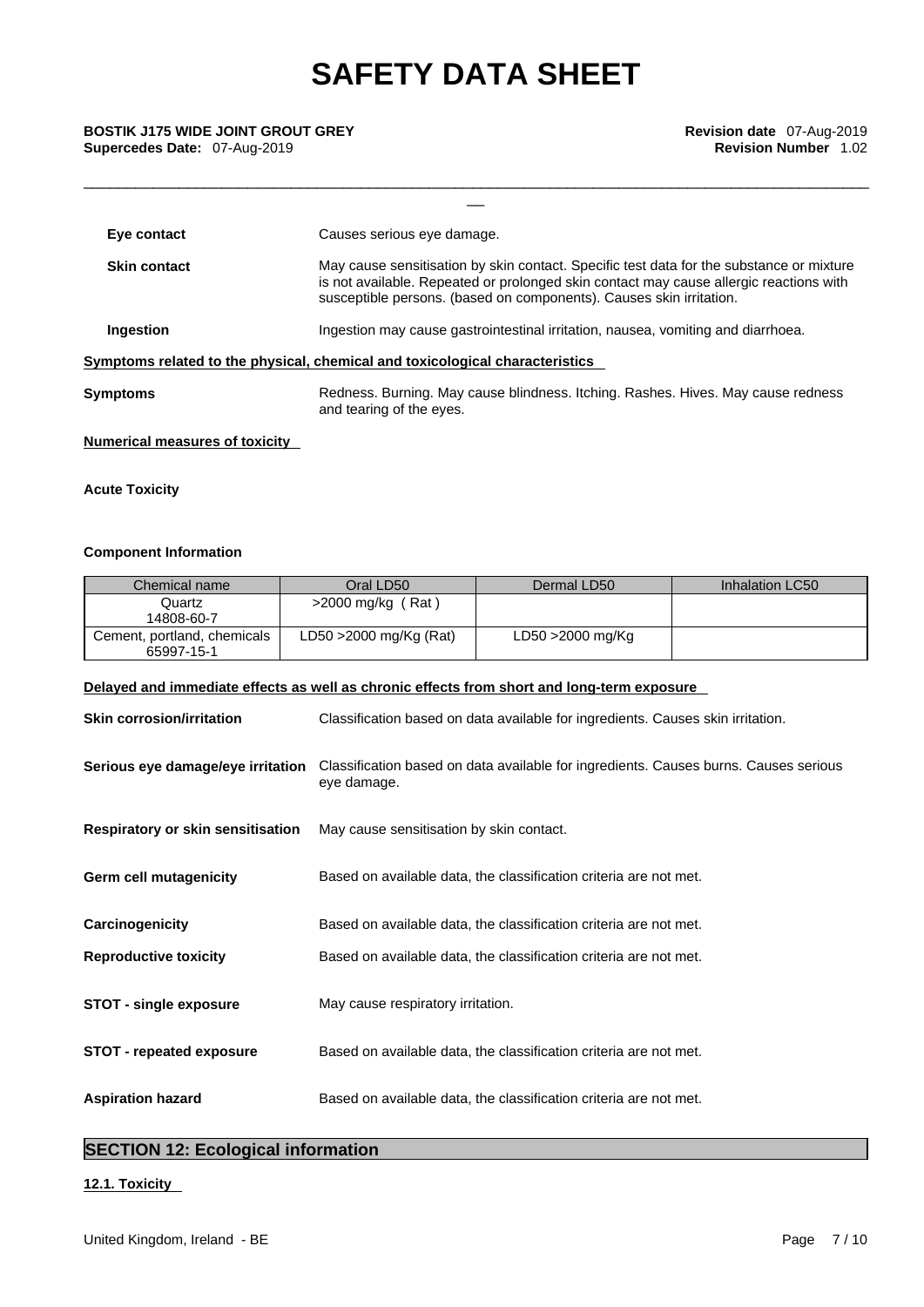\_\_\_\_\_\_\_\_\_\_\_\_\_\_\_\_\_\_\_\_\_\_\_\_\_\_\_\_\_\_\_\_\_\_\_\_\_\_\_\_\_\_\_\_\_\_\_\_\_\_\_\_\_\_\_\_\_\_\_\_\_\_\_\_\_\_\_\_\_\_\_\_\_\_\_\_\_\_\_\_\_\_\_\_\_\_\_\_\_\_\_

**Ecotoxicity** .

**12.2. Persistence and degradability** 

**Persistence and degradability** No information available.

**12.3. Bioaccumulative potential** 

**Bioaccumulation** No information available.

| Chemical name l | Partition coefficient | Bioconcentration factor (BCF) |
|-----------------|-----------------------|-------------------------------|
| Quartz          |                       |                               |
| 14808-60-7      |                       |                               |

### **12.4. Mobility in soil**

**Mobility** in soil **Mobility** in soil.

| 12.5. Results of PBT and vPvB assessment |  |  |  |  |  |  |
|------------------------------------------|--|--|--|--|--|--|
|------------------------------------------|--|--|--|--|--|--|

**PBT** and **vPvB** assessment No information available.

### **12.6. Other adverse effects**

**Other adverse effects** No information available.

### **SECTION 13: Disposal considerations**

|--|

| Waste from residues/unused<br>products | Dispose of contents/container in accordance with local, regional, national, and<br>international regulations as applicable. |
|----------------------------------------|-----------------------------------------------------------------------------------------------------------------------------|
| <b>Contaminated packaging</b>          | Do not reuse empty containers. Handle contaminated packages in the same way as the<br>product itself.                       |
| <b>European Waste Cataloque</b>        | 17 09 04 mixed construction and demolition wastes other than those mentioned in 17 09<br>01, 17 09 02 and 17 09 03          |
| <b>Other information</b>               | Waste codes should be assigned by the user based on the application for which the<br>product was used.                      |

### **SECTION 14: Transport information**

| <b>Land transport (ADR/RID)</b> |                |
|---------------------------------|----------------|
| 14.1 UN Number                  | Not regulated  |
| 14.2 Proper Shipping Name       | Not regulated  |
| 14.3 Transport hazard class(es) | Not regulated  |
| 14.4 Packing Group              | Not regulated  |
| 14.5 Environmental hazards      | Not applicable |
| <b>14.6 Special Provisions</b>  | None           |
| <b>IMDG</b>                     |                |
| 14.1 UN number                  | Not regulated  |
| 14.2 Proper Shipping Name       | Not regulated  |
|                                 |                |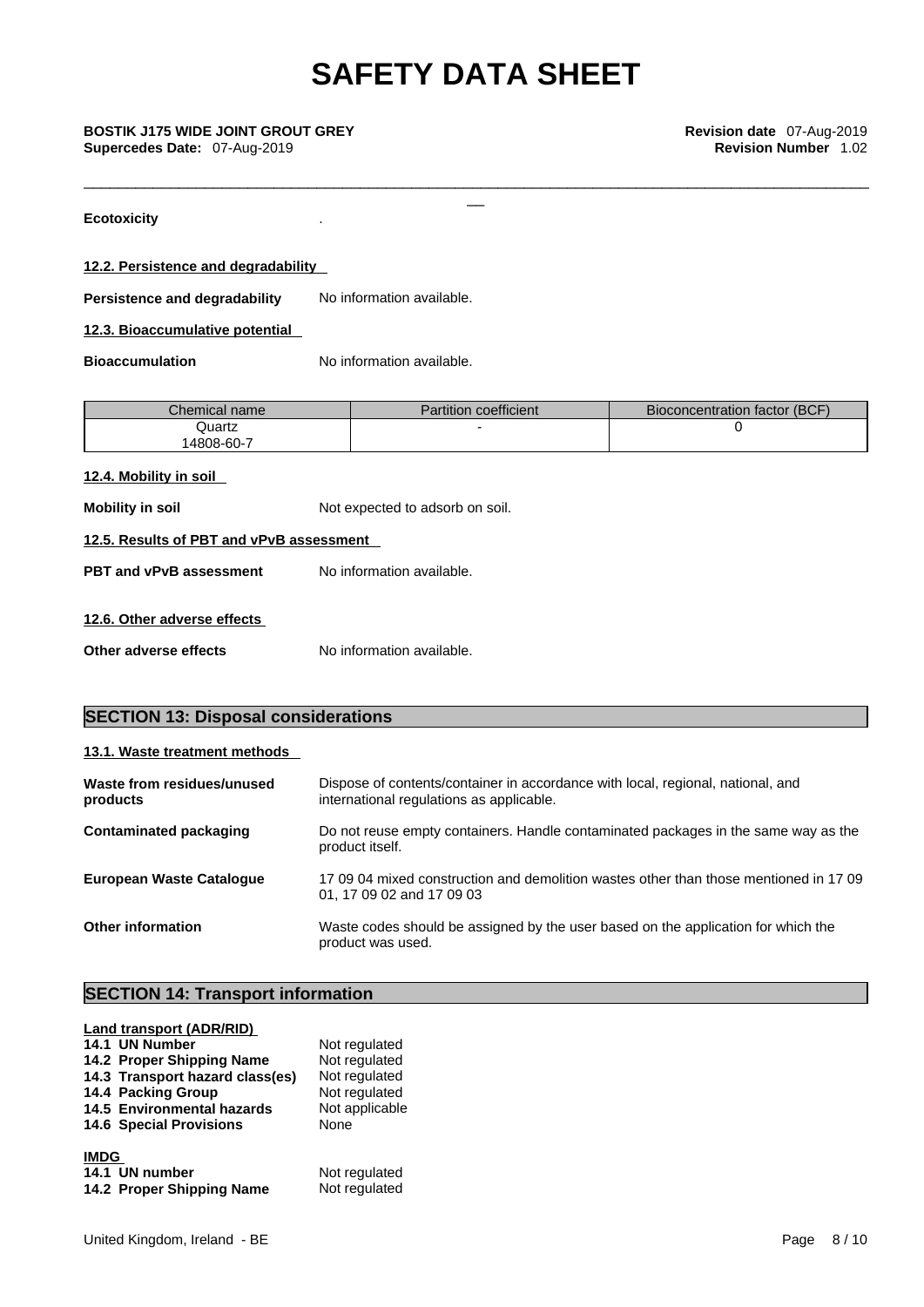\_\_\_\_\_\_\_\_\_\_\_\_\_\_\_\_\_\_\_\_\_\_\_\_\_\_\_\_\_\_\_\_\_\_\_\_\_\_\_\_\_\_\_\_\_\_\_\_\_\_\_\_\_\_\_\_\_\_\_\_\_\_\_\_\_\_\_\_\_\_\_\_\_\_\_\_\_\_\_\_\_\_\_\_\_\_\_\_\_\_\_

\_\_ **BOSTIK J175 WIDE JOINT GROUT GREY Revision date** 07-Aug-2019 **Supercedes Date:** 07-Aug-2019 **Revision Number** 1.02

| 14.3 Transport hazard class(es) | Not regulated                                                                                          |
|---------------------------------|--------------------------------------------------------------------------------------------------------|
| 14.4 Packing group              | Not regulated                                                                                          |
| 14.5 Marine Pollutant           | Np                                                                                                     |
| <b>14.6 Special Provisions</b>  | None                                                                                                   |
|                                 | 14.7 Transport in bulk according to Annex II of MARPOL 73/78 and the IBC Code No information available |
|                                 |                                                                                                        |

### **Air transport (ICAO-TI / IATA-DGR)**

| 14.1 UN number                  | Not regulated  |
|---------------------------------|----------------|
| 14.2 Proper Shipping Name       | Not regulated  |
| 14.3 Transport hazard class(es) | Not regulated  |
| 14.4 Packing group              | Not regulated  |
| 14.5 Environmental hazards      | Not applicable |
| <b>14.6 Special Provisions</b>  | None           |

### **Section 15: REGULATORY INFORMATION**

**15.1. Safety, health and environmental regulations/legislation specific for the substance or mixture**

### **European Union**

Take note of Directive 98/24/EC on the protection of the health and safety of workers from the risks related to chemical agents at work

Check whether measures in accordance with Directive 94/33/EC for the protection of young people at work must be taken.

Take note of Directive 92/85/EC on the protection of pregnant and breastfeeding women at work

### **Registration, Evaluation, Authorization, and Restriction of Chemicals (REACh) Regulation (EC 1907/2006)**

#### **SVHC: Substances of Very High Concern for Authorisation:**

This product does not contain candidate substances of very high concern at a concentration >=0.1% (Regulation (EC) No. 1907/2006 (REACH), Article 59)

#### **EU-REACH (1907/2006) - Annex XVII - Substances subject to Restriction**

This product contains one or more substance(s) subject to restriction (Regulation (EC) No. 1907/2006 (REACH), Annex XVII).

| Chemical name               | CAS No.    | Restricted substance per REACH<br>Annex XVII |  |
|-----------------------------|------------|----------------------------------------------|--|
| Cement, portland, chemicals | 65997-15-1 |                                              |  |

### **Substance subject to authorisation per REACH Annex XIV**

This product does not contain substances subject to authorisation (Regulation (EC) No. 1907/2006 (REACH), Annex XIV)

**Ozone-depleting substances (ODS) regulation (EC) 1005/2009** Not applicable

### **Persistent Organic Pollutants**

Not applicable

### **National Regulations**

#### **15.2. Chemical safety assessment**